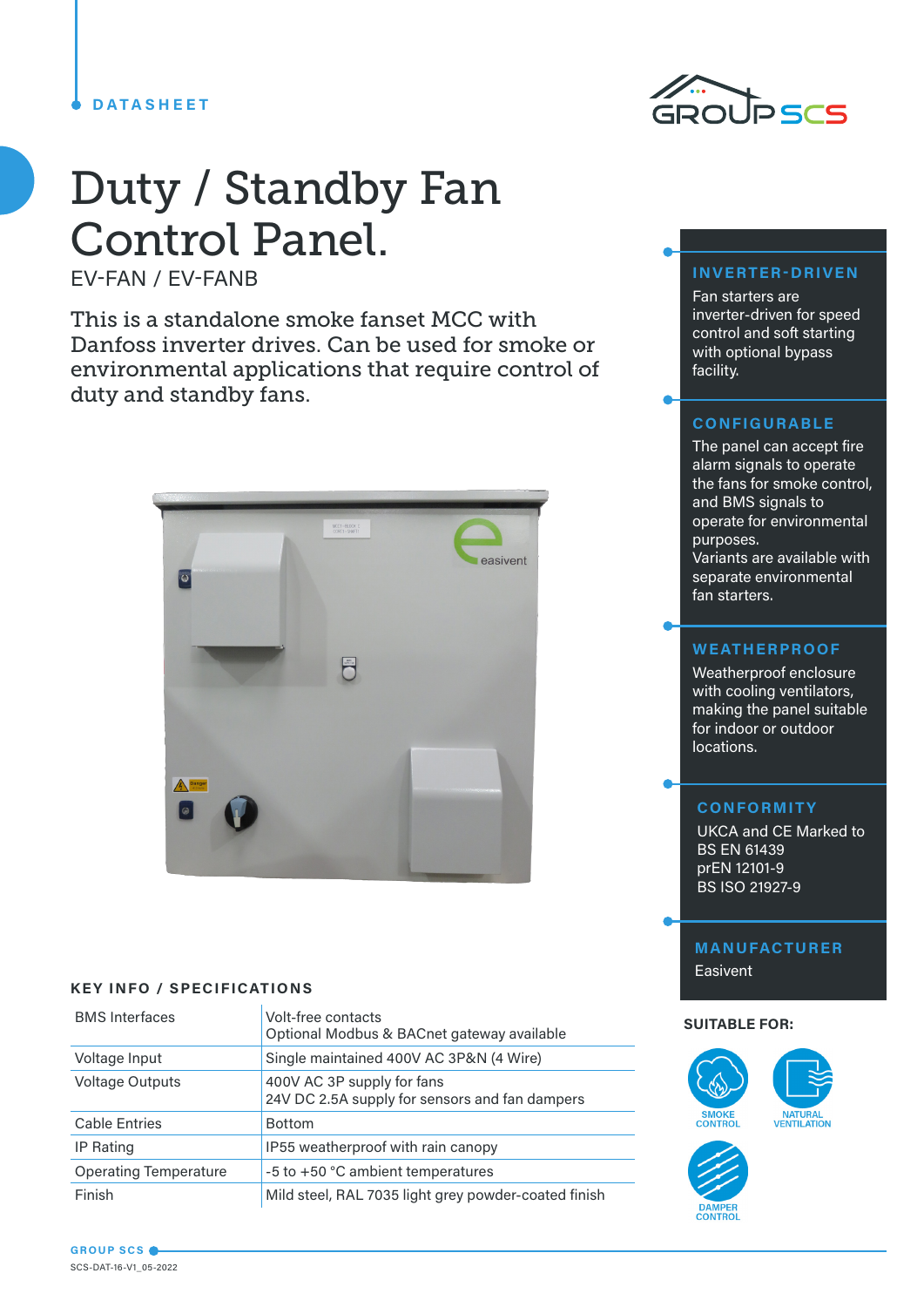## **MODEL SPECIFIC**

| <b>Model</b>         | <b>Max Current Load</b> | Weight            | <b>Dimensions</b>               |  |
|----------------------|-------------------------|-------------------|---------------------------------|--|
| EV-FAN4              | 15A                     | 75kg              | H:842mm x W:800mm x D:360mm     |  |
| $EV$ -FAN5.5         | 18.5A                   | 77kg              | H:842mm x W:800mm x D:360mm     |  |
| EV-FAN7.5            | 22A                     | 80kg              | H:842mm x W:800mm x D:360mm     |  |
| EV-FAN11             | 31A                     | 85kg              | H:842mm x W:800mm x D:360mm     |  |
| EV-FAN15             | 40A                     | 95kg              | H:1042mm x W:800mm x D:360mm    |  |
| EV-FAN18             | 46A                     | 100kg             | H:1042mm x W:800mm x D:360mm    |  |
| FV-FAN <sub>22</sub> | 53A                     | 103kg             | $H:1042$ mm x W:800mm x D:360mm |  |
| EV-FANB4             | 15A                     | 90kg              | H:1042mm x W:800mm x D:360mm    |  |
| FV-FANB5.5           | 18.5A                   | 93kg              | $H:1042$ mm x W:800mm x D:360mm |  |
| EV-FANB7.5           | 22A                     | 95 <sub>kg</sub>  | H:1042mm x W:800mm x D:360mm    |  |
| FV-FANB11            | 31A                     | 100kg             | $H:1042$ mm x W:800mm x D:360mm |  |
| EV-FANB15            | 40A                     | 120 <sub>kg</sub> | H:1242mm x W:800mm x D:360mm    |  |
| EV-FANB18            | 46A                     | 125kg             | H:1242mm x W:800mm x D:360mm    |  |
| EV-FANB22            | 53A                     | 130 <sub>kg</sub> | H:1242mm x W:800mm x D:360mm    |  |

# **TECHNICAL DRAWINGS**